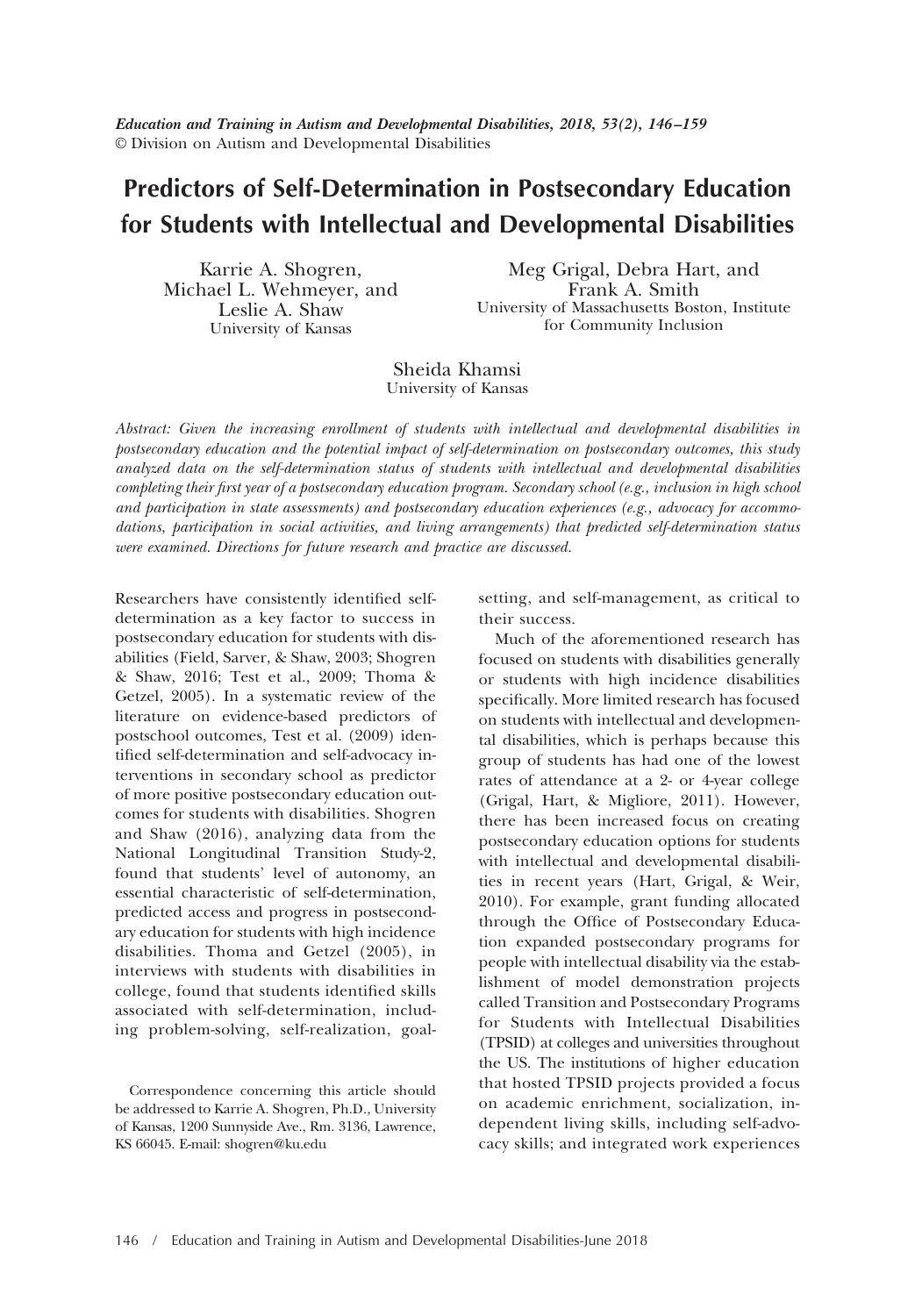and career skills leading to gainful employment.

Current guidance regarding inclusive higher education emphasizes self-determination as an important issue for enrolled students (Grigal, Hart, & Weir, 2012a) and promotes student involvement in and control over the establishment of personal goals related to college course selection, employment and social experiences, and the level and form of family involvement. A recent report to the Secretary of Education also reflected the critical nature of self-advocacy in postsecondary education and the importance of creating accessible grievance procedures for students with intellectual disability (National Coordinating Center Accreditation Workgroup, 2016). To date, TPSID model demonstration projects have supported implementation or expansion of programs on over 52 college or university campuses in 23 states, impacting 2,245 students with intellectual and developmental disabilities (Grigal, Hart, Smith, Domin, & Weir, 2016).

Colleges and universities implementing TPSID projects were charged with integrating person-centered planning in the development of the course of study for each student with an intellectual disability participating in the model program. This refers to form of planning that focuses on the individual and his/ her interests, strengths, and needs and is purposefully manifested in these programs via the use of various planning formats (e.g., Whole Life Planning, MAPS, Essential Lifestyles Planning, COACH) to determine the students' course of study in conjunction with other types of academic advising. Over 90% of the institutions of higher education that hosted TPSID programs implemented some form of person-centered planning with enrolled students with intellectual and developmental disabilities (Grigal et al., 2016).

While some emerging research reflects student involvement in self-determined planning activities in college (Grigal et al., 2016), hardly any research has examined the self-determination status of students with intellectual and developmental disabilities in postsecondary education, or the secondary-school and postsecondary program characteristics that impact self-determination status for students with intellectual and developmental disabilities in

postsecondary education. Such information could be used to inform supports provided (a) to prepare secondary students for the transition to postsecondary education, and (b) to promote self-determination in postsecondary programs. The purpose of this study was to identify the self-determination status of students with intellectual and developmental disabilities completing their first year of a postsecondary education program and examine the personal, secondary school, and postsecondary program factors that impacted self-determination. Specifically, the following three research questions were addressed.

- 1. What is the self-determination status of students with intellectual and developmental disability in the first year of postsecondary education programs, and do personal characteristics (i.e., age, gender, race/ethnicity) influence self-determination status?
- 2. What is the impact of secondary school experiences (i.e., degree of inclusion in secondary school; employment experiences; participation in statewide assessments) on the self-determination status of students with intellectual and developmental disability in their first year of postsecondary education programs?
- 3. What is the impact of postsecondary education program characteristics (i.e., access to academic accommodations, participation in social activities, living arrangement – with family or in residence hall) on the selfdetermination status of students with intellectual and developmental disability in the first year of postsecondary education programs?

# **Method**

# *Sample*

The sample was comprised of a subset of a larger dataset of students with intellectual and developmental disabilities enrolled in colleges and universities hosting TPSIDs. These data included demographic as well as secondary and postsecondary program experience data, compiled by the National Coordinating Center (NCC) for TPSID programs as part of evaluation activities between 2010 –2015. The subset sample included 251 students with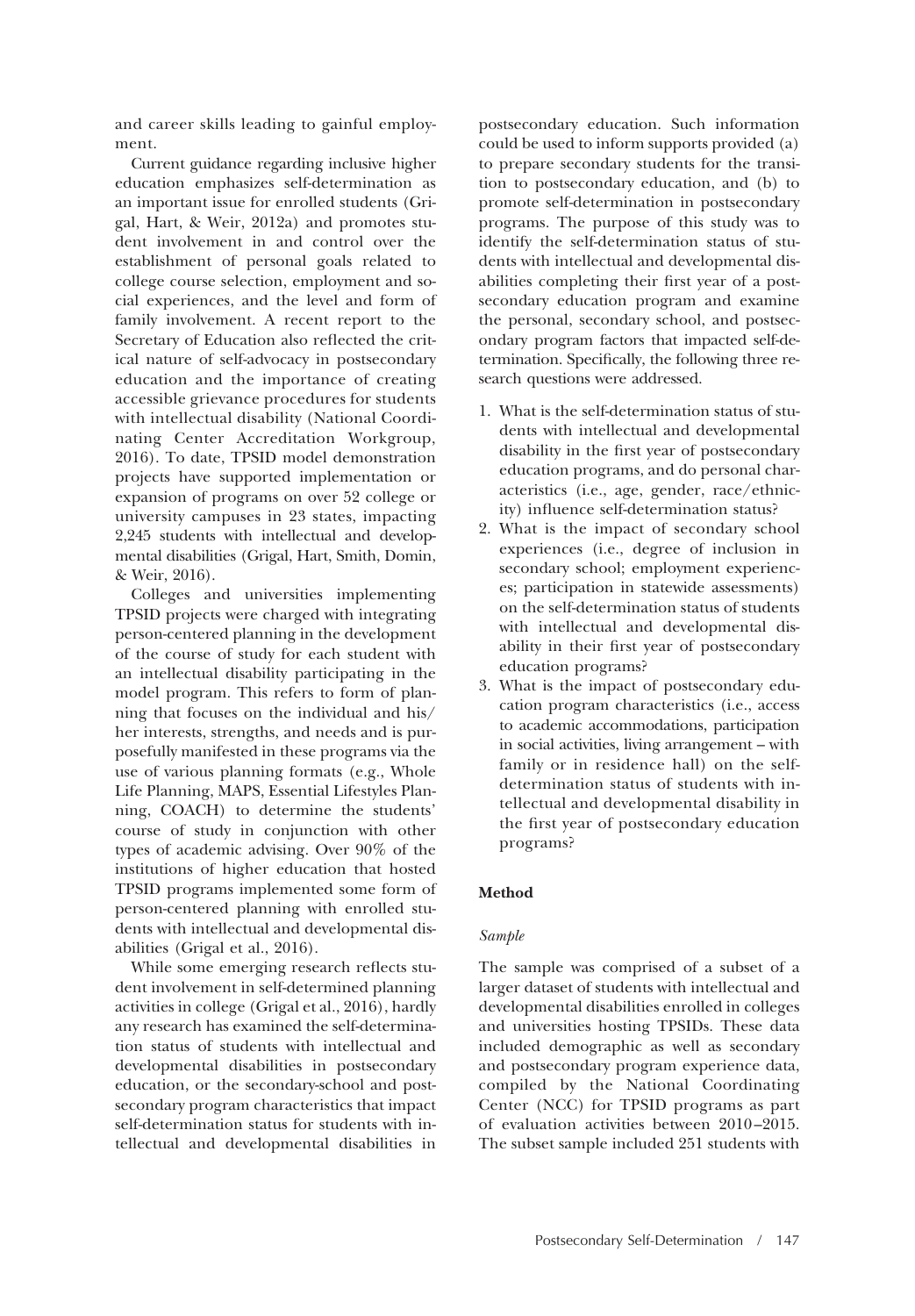| Demographic Characteristics of First Year TPSID Participants by Program Year |  |  |  |  |
|------------------------------------------------------------------------------|--|--|--|--|
|                                                                              |  |  |  |  |

|                                           | Program Year   |                |           |           |                |  |  |
|-------------------------------------------|----------------|----------------|-----------|-----------|----------------|--|--|
|                                           | 2011-2012      | 2012-2013      | 2013-2014 | 2014-2015 | Total          |  |  |
| First year participants                   | 30             | 95             | 60        | 66        | 251            |  |  |
| Average age                               | 20.53          | 20.57          | 20.53     | 20.62     | 20.57          |  |  |
| Age range                                 | $18 - 28$      | $17 - 37$      | $18 - 34$ | 18-42     | $17 - 42$      |  |  |
| Gender                                    |                |                |           |           |                |  |  |
| Male                                      | 20             | 68             | 40        | 42        | 170            |  |  |
| Female                                    | 10             | 27             | 20        | 24        | 81             |  |  |
| Race and ethnicity                        |                |                |           |           |                |  |  |
| Caucasian                                 | 24             | 72             | 39        | 42        | 177            |  |  |
| African american                          | $\overline{2}$ | 15             | 3         | 11        | 31             |  |  |
| Asian                                     | $\Omega$       | $\overline{2}$ | 6         | 2         | 10             |  |  |
| American indian or alaska native          | $\Omega$       |                | $\theta$  | $\Omega$  | 1              |  |  |
| Native hawaiian or other pacific islander | 0              | $\Omega$       | 2         | $\Omega$  | $\overline{2}$ |  |  |
| Hispanic/latino                           | 3              | 4              | 7         | 10        | 24             |  |  |
| Multiracial                               |                |                | 2         | $\Omega$  | 4              |  |  |
| Missing                                   | 0              | $\theta$       |           |           | $\overline{2}$ |  |  |

intellectual and developmental disabilities who had also provided information on a selfreport measure of self-determination in the first year of their postsecondary program. Students entered the program between 2011 and 2014. On average, when entering the program, these participants were 20.6 years old  $(\sigma = 2.9)$ , with an age range of 17 to 42 years old. Two thirds of the participants were male  $(n = 170; 67\%)$ , and 70%  $(n = 177)$  reported their race/ethnicity as White. The second largest race/ethnicity group was African American (12%), followed by Hispanic/Latino (10%). Table 1 provides further demographic information about the sample, organized by the year in which students entered the program.

## *Data Collection and Measures*

Upon entry into the postsecondary education program, program staff collected information about each student's personal characteristics (e.g., age, gender, race/ethnicity) and prior education and employment history and entered it into the NCC for TPSID programs database. Each year, additional data on program characteristics and experiences (e.g., types of assistance and accommodations re-

ceived, funding sources for tuition, fees, and living expenses, and participation in courses, employment, and social activities) were collected, as were self-report data on student selfdetermination. Collecting and entering the self-determination data were optional for TPSID programs, while other data were required. Thus explaining why only a subset of students included in programs that chose to collect and enter self-determination data were included in the sample. For more comprehensive summary of the TPSID evaluation, visit [http://www.think](http://www.thinkcollege.net/publications/annual-reports) [college.net/publications/annual-reports.](http://www.thinkcollege.net/publications/annual-reports) In the following sections, we describe the variables selected for our analyses.

*Secondary school experiences.* Based on existing literature on secondary school experiences, self-determination, and postschool outcomes (Shogren, Garnier Villarreal, Lang, & Seo, in press; Test et al., 2009) and available data from the NCC Data Network, we selected three variables for analysis. We examined (1) the level of inclusion in secondary school experienced by students with intellectual and developmental disabilities (included for all or some part of the day versus not included at all); (2) the degree to which students were included in state assessments (regular assessment with or without accommodations, alter-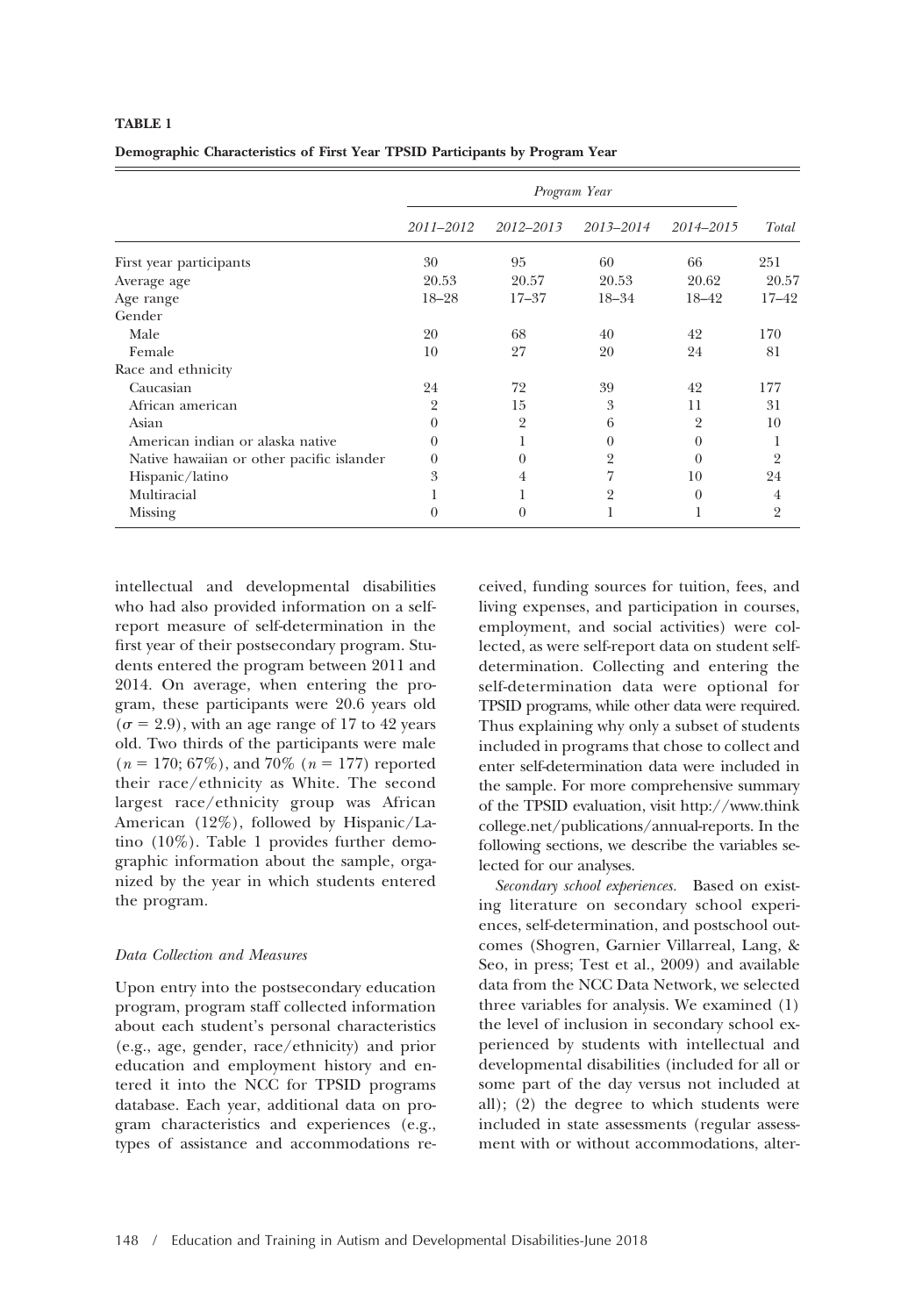nate assessment, or waived assessment); and (3) paid employment experiences prior to attending the postsecondary program (yes versus no). Observations in which information about inclusion and participation in statewide assessments were unknown were purposefully removed from the sample.

*Postsecondary education experiences.* We examined three variables reflecting experiences during students' first year of the postsecondary program: (1) access to accommodations (received specialized accommodations provided by the program, received accommodations provided by the university disability services office, or received accommodations from both); (2) the number of social activities that each student participated in; and (3) each student's living arrangement (with family, in university housing either provided by the university or the postsecondary program for people with intellectual and developmental disabilities, or other).

*Self-Determination. The Arc's Self-Determination Scale – Postsecondary Version* (SDS-PV; Wehmeyer, Little, Lopez, & Shogren, 2014) was used to assess the self-determination of students in the postsecondary programs. The SDS-PV is a modified version of the short form of *The Arc's Self-Determination Scale* (Wehmeyer & Kelchner, 1995), originally developed for adults with intellectual disability. The SDS-PV items were modified to be appropriate in the post-secondary context. The SDS-PV includes 28 items and subscale scores that can be calculated for the four essential characteristics of self-determination (autonomy, self-regulation, psychological empowerment, and self-realization) and an overall self-determination score. Questions on the autonomy section include: "I plan my weekend activities that I like to do and I go to restaurants that I like," with response options ranging from 0 to 3 or "I do not even if I have the chance" to "I do every time I have the chance." The self-regulation section presents means-ends problem solving questions, where students are required to generate responses which are scored on a 0 to 2 scale, and questions about students' plans for the future and possible action steps, which are scored on a 0 to 3 scale. For the psychological empowerment subscale, respondents select one of two responses that is most like them (e.g., "I don't know how to make friends" or "I know how to make friends"). For the selfrealization subscale, respondents respond "yes" or "no" to questions (e.g., "I am confident in my abilities").

# *Analytic Procedures*

*Missing data.* The sample size was reduced from 576 in the NCC dataset to 251 as this was the subsample that provided data on self-determination. Of the 251 remaining, data were examined for item-level missingness. The number of cases missing for a given item ranged from 0 to 77 with only  $26\%$  (10 of 41) of items in the dataset actually missing information. To address the item-level missing, following recommendations by Enders (2010), we included predictors of missingness in imputation models, which included the degree of inclusion in general education and the number of social activities. Because many of the variables in the dataset were categorical, multiple imputation with chained equations (MICE) was selected as the imputation method because it does not make any assumptions about multivariate normality of the dataset. As such, the 'mice' package (van Buuren & Groothuis-Oudshoorn, 2011) in R (R Core Team, 2015) was used to generate 100 imputed datasets.

*Structural equation modeling.* Following imputation, categorical predictors (e.g., race/ ethnicity, previous employment experience or no previous employment experience) were recoded as dummy variables, and the imputed datasets were exported for use with Mplus 7.31 (Muthén & Muthén, 1998-2012). In order to account for non-independence of observations due to students being clustered within various postsecondary education programs, a site identifier was used as a clustering variable with analysis type complex and the robust diagonal weighted least squares (WLSMV) estimator. All models were identified with fixed factor scaling, resulting in the latent variables having a mean of 0 and variance of 1.

The first step was to specify a latent variable model for self-determination. We chose to complete the analyses at the subscale level (autonomy, self-regulation, psychological empowerment, and self-realization) as well as overall self-determination level. The first model contained four latent variables, one for each subscale representing the essential char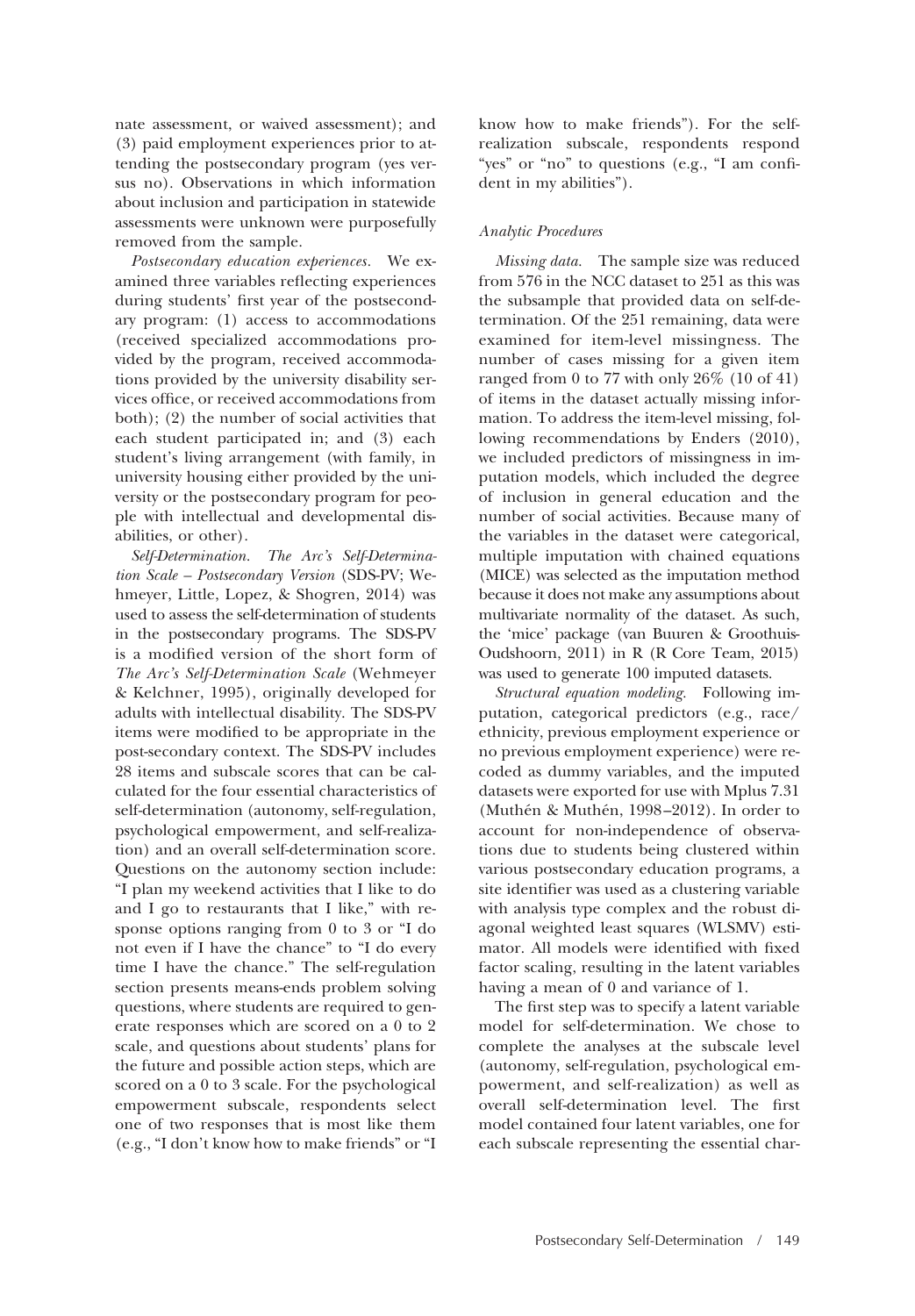acteristics of self-determination (autonomy, self-regulation, psychological empowerment, and self-realization) on the SDS-PV. The second model contained a single-factor representing the overall SDS-PV score. These models were then examined for model fit based on root mean error square of approximation (RMSEA), the comparative fit index (CFI), and the weighted root mean square residual (WRMR). Indicators that had a standardized factor loading of .40 or lower were dropped, a common cut-off for size of standardized factor loadings in applied confirmatory factor analysis research (Brown, 2006).

The second step involved adding personal characteristics (i.e., age, gender, race/ethnicity) to the models as covariates, to address Research Question 1. An  $\alpha = .05$  was set a priori for the parameter estimates in order to determine which predictors in the model were statistically significant predictors of subscale and overall self-determination scores. To address Research Question 2, we retained the covariates in the model and added secondary school experience variables as predictors. To address Research Question 3, the postsecondary school experiences were added to the model and although the personal covariates were retained in the model, the secondary school experiences were dropped because 10% of the imputed models failed to converge when all predictors were retained. As recommended by Kline (2011), the models used to address Research Questions 2 and 3 were evaluated using absolute and comparative fit indices along with standardized residual output.

# **Results**

#### *Descriptive Statistics*

Student secondary and postsecondary experiences are summarized in Table 2, by program year entry. Over 70% of the sample was included in general education for some portion of the school day during secondary school, approximately half of participants participated in regular state assessments with or without accommodations, and 36% of the sample had a paid job experience prior to entering the postsecondary program.

Once in postsecondary education, more

than half (55%) of the sample primarily received accommodations from the program, only 6% received accommodations from the disability services office at the college or university, and only 8% received accommodations from both. In terms of living arrangement, 55% reported living with family and 37% reported living in university or postsecondary program-specific housing. The number of social activities students participated in was  $2.86$  ( $SD = 1.14$ ) with a range from 0 to 5. These activities included going out with friends, attending organized events or sport events, participating with a student or community organization, such as the Greek system or Best Buddies.

Means and standard deviations for SDS-PV subscale and SDS-PV overall scores are provided in Table 3. These descriptive statistics were computed after imputation, consequently, the numbers are averaged across 100 data sets. For first year TPSID students who entered their program between 2011–2014, the average autonomy score was  $12.20$  (*SD* = 4.29). Self-regulation averaged 7.02 (*SD* - 2.83), psychological empowerment averaged  $6.20$  ( $SD = 1.02$ ), and self-realization averaged  $6.31$  ( $SD = 1.07$ ). The mean overall self-determination score was  $31.72$  ( $SD = 6.02$ ).

# *Research Question 1: Self-Determination Status and Personal Characteristics*

Model fit statistics for the self-determination subscale (autonomy, self-regulation, psychological empowerment, and self-realization) models and the overall self-determination model are provided in Table 4. The root mean square error of approximation (RMSEA) values were very good in all models while comparative fit index (CFI) and the non-normed fit index (NNFI) ranged from poor to acceptable, an expected result because both CFI and NNFI are influenced by the degree of correlation amongst all variables in the model (Taylor, 2008). Model fit for the four-factor subscale model was better than the single-factor SDS-PV model at every step of the analysis, but both were retained in order to understand how the predictors related to both the subscales and the total scale. Overall, however, the model fit indices suggest that the SDS-PV can be meaningfully used to assess self-deter-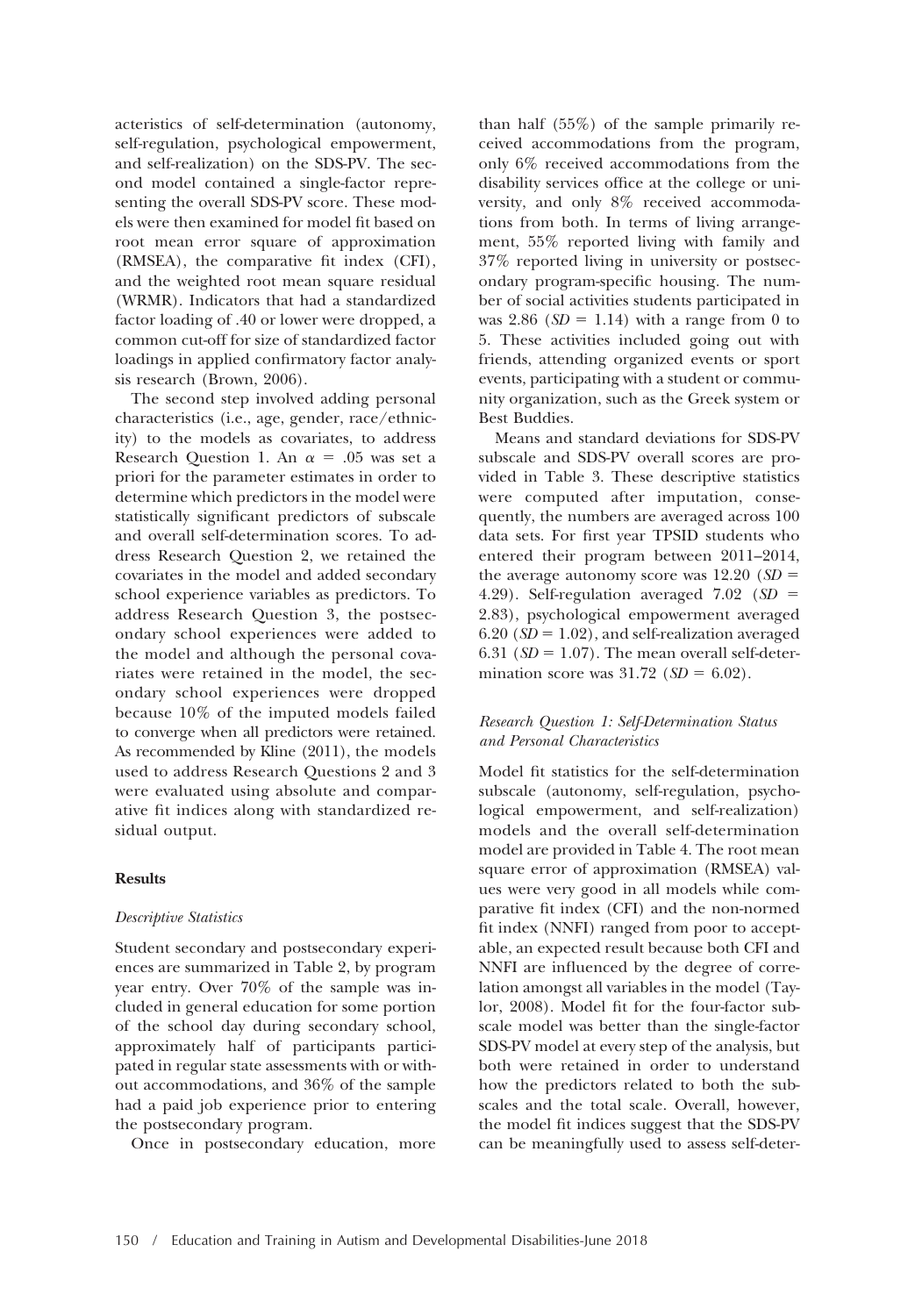**Number of Participants, across Program Entry Years, for Each Secondary and Postsecondary Variable**

|                                                     | Program Year |          |                     |                |         |  |
|-----------------------------------------------------|--------------|----------|---------------------|----------------|---------|--|
|                                                     | 2011-2012    |          | 2012–2013 2013–2014 | 2014–2015      | Total   |  |
| Secondary school experiences                        |              |          |                     |                |         |  |
| Level of inclusion                                  |              |          |                     |                |         |  |
| Included for some portion of the day in             |              |          |                     |                |         |  |
| general education                                   | 14           | 73       | 48                  | 39             | 174     |  |
| Not included in general education                   | 16           | 22       | 12                  | 27             | 77      |  |
| Participation in state assessment                   |              |          |                     |                |         |  |
| Regular with or without accommodations              | 11           | 47       | 38                  | 27             | 123     |  |
| Alternate                                           | 19           | 38       | 11                  | 25             | 93      |  |
| Waived                                              | $\theta$     | 7        | 10                  | 7              | 24      |  |
| Missing                                             | $\Omega$     | 3        | 1                   | 7              | 11      |  |
| Employed at or above minimum wage<br>prior to TPSID |              |          |                     |                |         |  |
| Yes                                                 | 10           | 33       | 24                  | 24             | 91      |  |
| N <sub>0</sub>                                      | 15           | 62       | 36                  | 42             | 155     |  |
| Missing                                             | 5            | $\Omega$ | $\Omega$            | $\theta$       | 5       |  |
| <b>TPSID</b> experiences                            |              |          |                     |                |         |  |
| Academic accommodations                             |              |          |                     |                |         |  |
| <b>DSO</b>                                          | 1            | $\Omega$ | 13                  | 1              | 15      |  |
| IDD program specific                                | 16           | 45       | 29                  | 48             | 138     |  |
| Both                                                | 6            | 10       | 1                   | $\overline{4}$ | 21      |  |
| Missing                                             | 7            | 40       | 17                  | 13             | 77      |  |
| Average of social activity participation            | 3.50         | 2.58     | 2.88                | 2.88           | 2.84    |  |
| Range                                               | $1 - 5$      | $0 - 5$  | $0 - 5$             | $0 - 5$        | $0 - 5$ |  |
| Where does the student live?                        |              |          |                     |                |         |  |
| With family                                         | 25           | 53       | 24                  | 36             | 138     |  |
| In residence provided by IHE/IDD program            | $\theta$     | 36       | 34                  | 23             | 93      |  |
| Other                                               | 5            | 6        | $\overline{2}$      | 7              | 20      |  |

mination status and its predictors in this population. Further, these findings suggest that as predictors were added to the models, model fit improved.

# **TABLE 3**

**Mean and Standard Deviation (SD) of SDS Subscales and SDS Overall Scores**

| $2013 - 2014$<br>2014–2015<br>Overall                        | 2012-2013 |       | $2011 - 2012$ |       |                           |
|--------------------------------------------------------------|-----------|-------|---------------|-------|---------------------------|
| SD.<br>SD.<br>Mean<br>SD<br>Mean<br>SD<br>Mean               |           | Mean  | SD            | Mean  |                           |
|                                                              |           |       |               |       | <b>Subscales</b>          |
| 4.29<br>11.32<br>4.72<br>11.62<br>3.63<br>12.20<br>4.46      |           | 12.79 | 4.36          | 13.37 | Autonomy                  |
| 2.83<br>6.71<br>2.81<br>7.78<br>2.80<br>2.81<br>7.01<br>7.02 |           |       | 2.64          | 6.50  | Self-regulation           |
| 6.25<br>1.02<br>0.92<br>6.22<br>6.03<br>1.11<br>0.98<br>6.20 |           |       | 1.17          | 6.32  |                           |
| 1.07<br>6.26<br>1.05<br>6.33<br>1.12<br>6.24<br>1.10<br>6.31 |           |       | 0.88          | 6.53  | Self-realization          |
| 5.27<br>6.62<br>6.02<br>31.65<br>6.52<br>31.09<br>31.72      |           | 32.01 | 5.59          | 32.72 | SDS overall               |
|                                                              |           |       |               |       | Psychological empowerment |

*Note*: These numbers are based on the average from 100 imputed data sets.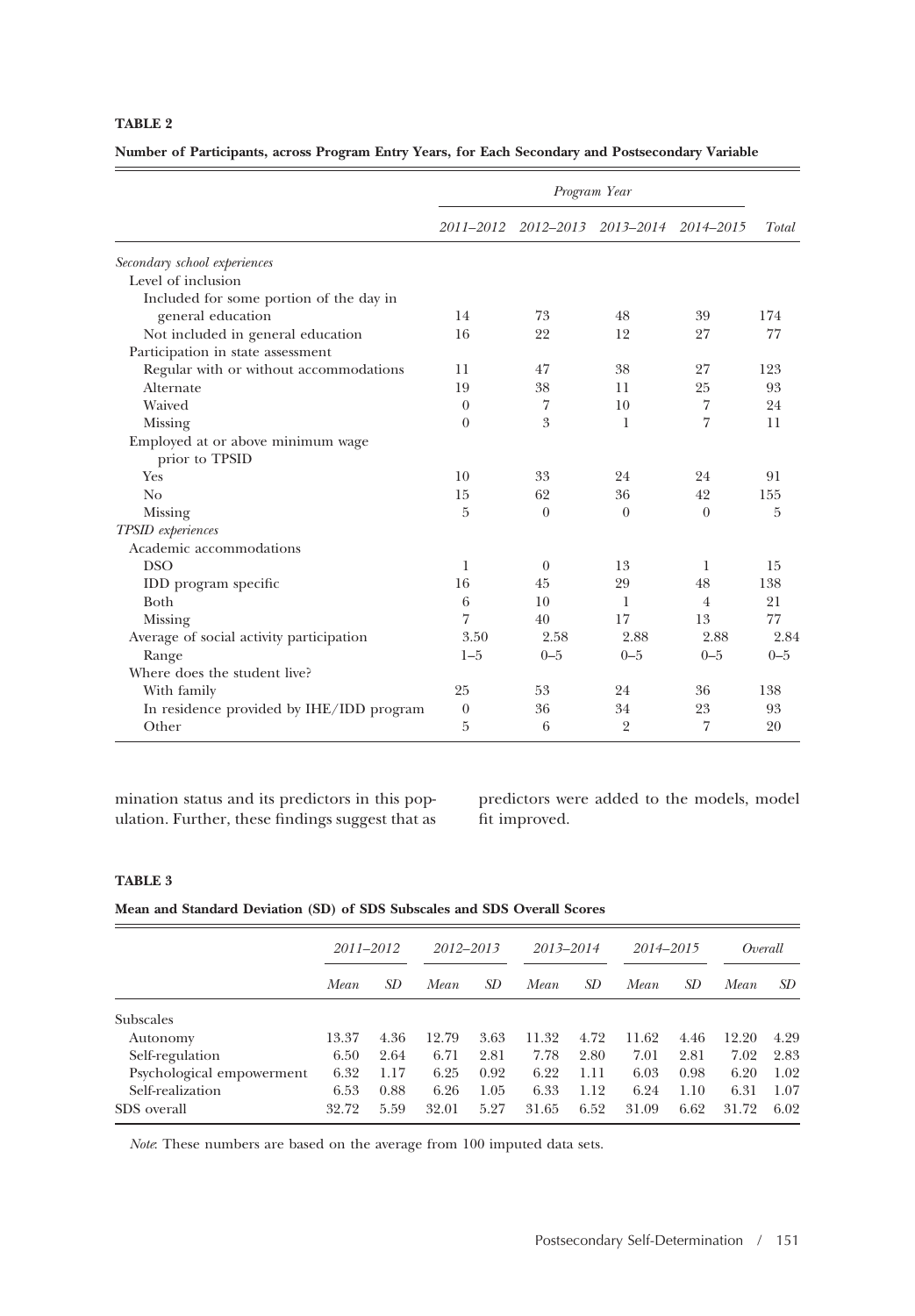**Average Model Fit over 100 Imputations for the Subscale and Overall SDS-PV Models**

|                                            | $\chi^2$ |       | <b>RMSEA</b> |       | CFI  |       | WRMR |       |
|--------------------------------------------|----------|-------|--------------|-------|------|-------|------|-------|
|                                            | Mean     | SD    | Mean         | SD.   | Mean | SD.   | Mean | SD.   |
| Confirmatory factor models                 |          |       |              |       |      |       |      |       |
| SDS subscales                              | 325.83   | 2.21  | 0.029        | 0.001 | 0.87 | 0.004 | 1.13 | 0.011 |
| SDS overall                                | 172.81   | 1.53  | 0.051        | 0.001 | 0.84 | 0.003 | 1.31 | 0.009 |
| Covariates $-$ age, gender, race/ethnicity |          |       |              |       |      |       |      |       |
| SDS subscales                              | 490.48   | 10.86 | 0.022        | 0.002 | 0.90 | 0.011 | 1.02 | 0.041 |
| SDS overall                                | 301.80   | 19.12 | 0.037        | 0.004 | 0.81 | 0.019 | 1.23 | 0.081 |
| Pre-TPSID experiences and covariates       |          |       |              |       |      |       |      |       |
| SDS subscales                              | 598.47   | 24.20 | 0.024        | 0.004 | 0.94 | 0.048 | 1.10 | 0.086 |
| SDS overall                                | 356.91   | 5.038 | 0.032        | 0.001 | 0.89 | 0.084 | 1.19 | 0.023 |
| TPSID experiences and covariates           |          |       |              |       |      |       |      |       |
| SDS subscales                              | 637.80   | 54.81 | 0.026        | 0.006 | 0.93 | 0.050 | 1.16 | 0.168 |
| SDS overall                                | 397.84   | 44.09 | 0.036        | 0.007 | 0.84 | 0.067 | 1.32 | 0.181 |

*Impact of personal characteristics.* Next, the impact of age, gender, and race/ethnicity were examined, with males serving as the gender reference group and Caucasian participants serving as the reference group for race/ ethnicity. The only statistically significant finding for autonomy, self-regulation, psychological empowerment, and self-realization or overall self-determination was that participants who identified as Hispanic/Latino scored half a standard deviation lower ( $\beta$  =  $-0.52$ , S.E. = 0.22) on the self-regulation domain than participants who identified as Caucasian ( $t = -2.38, p < .05$ ).

# *Research Question 2: Secondary School Experiences*

Inclusion in general education curriculum, employment prior to postsecondary education, and participation in school-wide state assessments were added to the model as predictors to examine the impact of these variables on the subscales (autonomy, self-regulation, psychological empowerment, and self-realization) and overall self-determination. Students who were not included in the general education curriculum and students who had no prior employment experiences were the reference groups. Participation in school-wide state assessments resulted in the largest identified differences in self-determination. Participants who took alternate assessments scored higher on autonomy,  $\beta = 0.34$ , S.E. = 0.15;  $t = 2.21$ ,  $p < .05$ , but lower on self-regulation,  $\beta =$  $-0.57$ , S.E. = 0.22;  $t = -2.58$ ,  $p < .05$ , when compared to students who took part in regular state assessments with or without accommodations. Similarly, participants for whom state assessments were waived also scored 0.45 standard deviations higher (S.E.  $= 0.21$ ;  $t =$ 2.21,  $p < .05$ ) on autonomy and 0.821 standard deviations lower (S.E.  $= 0.14; t = -6.30,$  $p < .001$ ) on self-regulation. When secondary school experiences were added to the model, additional findings related to race/ethnicity and gender emerged with participants who identified as Multi-Racial having significantly lower scores on self-regulation ( $\beta = -1.09$ , S.E. = 0.37;  $t = -2.95, p < .01$ ) when compared to Caucasian participants. Females scored significantly higher than males on overall self-determination, by almost a third of a standard deviation ( $\beta = 0.34$ , S.E. = 0.15;  $t = 2.20, p < .05$ .

# *Research Question 3: Experiences in Postsecondary Education*

Students who received academic accommodations from the TPSID program were compared to students who received accommodations from the university or college disability services offices or accommodations from both.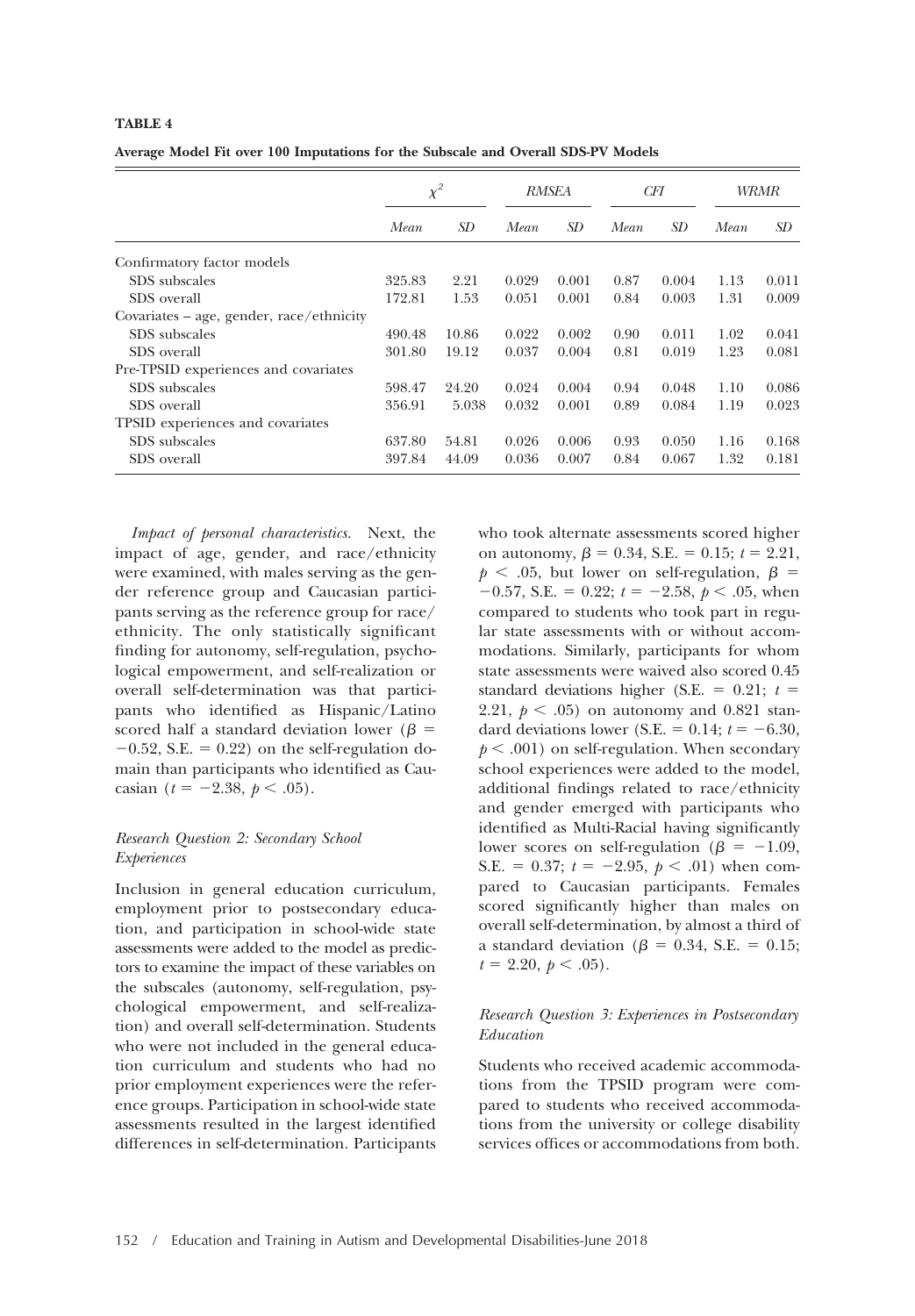**Regression Results for Statistically Significant Predictors and Covariates**

|                                             | β       | SE   | t          |
|---------------------------------------------|---------|------|------------|
| Covariate model                             |         |      |            |
| Self-regulation                             |         |      |            |
| Hispanic                                    | $-0.52$ | 0.22 | $-2.38*$   |
| Secondary school experiences and covariates |         |      |            |
| Autonomy                                    |         |      |            |
| Alternate assessment                        | 0.34    | 0.15 | $2.21*$    |
| Waived assessment                           | 0.45    | 0.21 | $2.21*$    |
| Self-regulation                             |         |      |            |
| multi-racial                                | $-1.09$ | 0.37 | $-2.95**$  |
| Alternate assessment                        | $-0.57$ | 0.22 | $-2.58*$   |
| Waived assessment                           | $-0.82$ | 0.14 | $-6.03***$ |
| Overall self-determination                  |         |      |            |
| Female                                      | 0.34    | 0.15 | $2.20*$    |
| Postsecondary experiences and covariates    |         |      |            |
| Autonomy                                    |         |      |            |
| African american                            | 0.38    | 0.17 | $2.17*$    |
| Multi-racial                                | $-0.47$ | 0.23 | $-2.03*$   |
| Count of social activities                  | 0.23    | 0.07 | $3.58***$  |
| Self-regulation                             |         |      |            |
| Hispanic                                    | $-0.49$ | 0.22 | $-2.24*$   |
| Multi-racial                                | $-0.86$ | 0.44 | $-1.97*$   |
| Self-realization                            |         |      |            |
| Count of social activities                  | 0.32    | 0.15 | $2.11*$    |
| Overall self-determination                  |         |      |            |
| Count of social activities                  | 0.24    | 0.09 | $2.70**$   |
|                                             |         |      |            |

*Note*: \*  $p < .05$ ; \*\*  $p < .01$ ; \*\*\*  $p < .001$ 

Students living at home were compared to students living in housing provided by the program or university and to students in some other living arrangement. No significant differences were found for autonomy, self-regulation, psychological empowerment, and self-realization or overall self-determination. Differences were found, however, based on the number of social activities students participated in. One additional social activity added 0.234 standard deviations (S.E.  $=$  0.07;  $t =$ 3.58,  $p < .001$ ) to scores on autonomy, 0.316 standard deviations (S.E. =  $0.15$ ;  $t = 2.11$ ,  $p <$ .05) to scores on self-realization, and 0.241 standard deviations (S.E. =  $0.09$ ;  $t = 2.70$ ,  $p <$ .05) to overall self-determination. Similar to previous results, when examining findings related to race/ethnicity, gender, and age in the models that included postsecondary education predictors, significant differences were found based on racial/ethnic group. Participations who identified as Hispanic/Latino scored 0.49 standard deviations lower on selfregulation (S.E. =  $0.22$ ;  $t = -2.24, p < .05$ ) than Caucasian participants, and participants who identified as Multi-Racial scored close to one standard deviation lower than Caucasian participants ( $\beta = -0.86$ , S.E. = 0.44;  $t =$  $-1.97, p < .05$ ). All significant predictors, across models are provided in Table 5.

## **Discussion**

Students with intellectual and developmental disabilities are accessing postsecondary education in greater numbers than ever before. Given that self-determination is a key factor, and in some cases, a predictor of success in postsecondary education for students with disabilities (Field et al., 2003; Shogren & Shaw, 2016; Test et al., 2009; Thoma & Getzel, 2005) research is needed to assess the self-determi-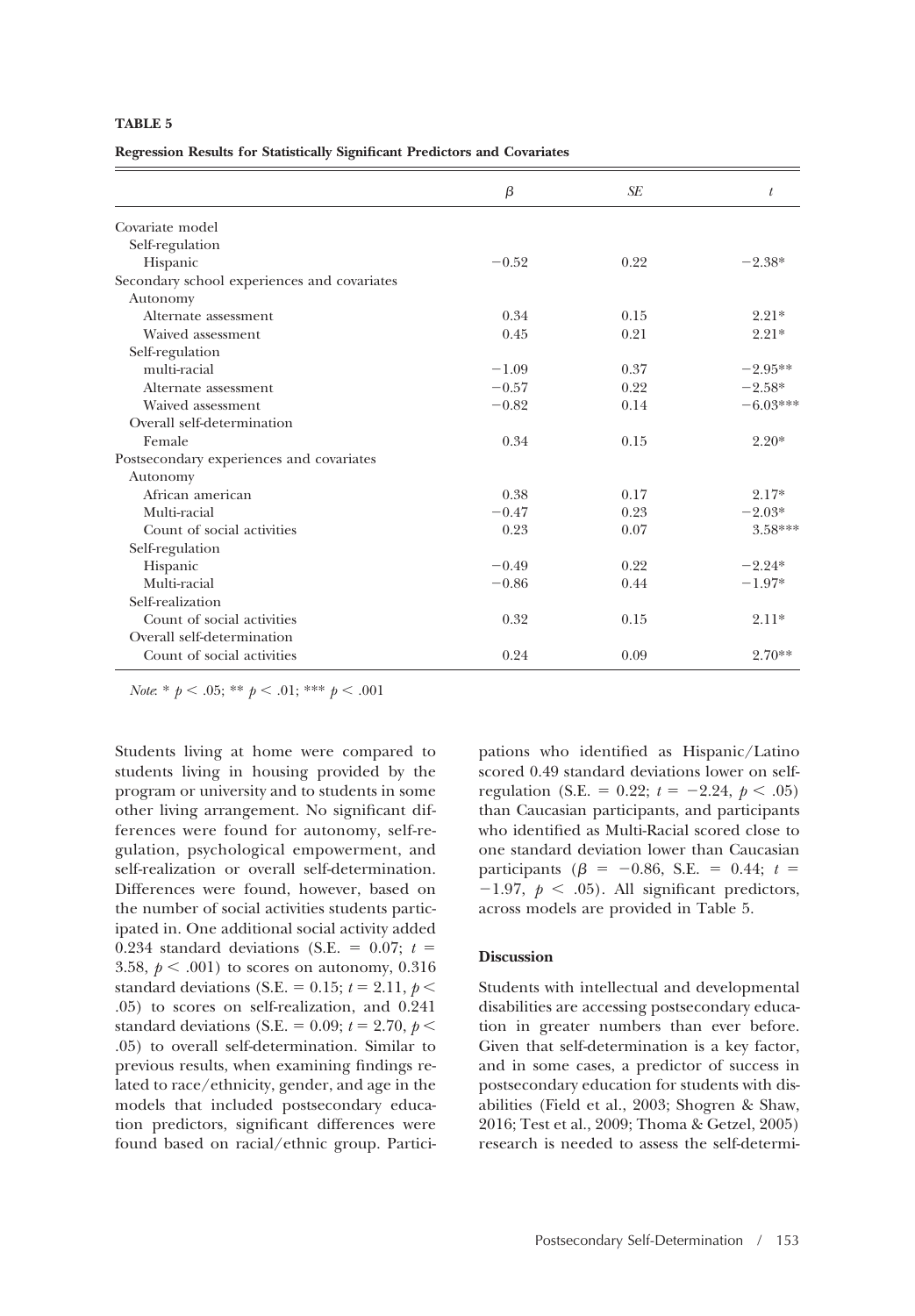nation skills of youth and young adults with intellectual and developmental disabilities accessing postsecondary education. The current study offers an initial assessment of self-determination in first-year college students with intellectual and developmental disabilities, and identifies potential student characteristics, as well as secondary and postsecondary experiences that predicted this status. In the following sections, we discuss the findings as well as implications for future practice and research and the limitations of the study.

This study is one of the first attempts to capture the self-determination of people with intellectual and developmental disabilities who are attending college. This emerging educational context provides a unique background for the assessment of predictors of self-determination skills. While college options for individuals with intellectual and developmental disabilities are beginning to grow, the only existing network of programs for which there are student and program data are the model demonstration projects known as TPSIDs hosted at institutions of higher education. The present study used a convenience sample of students who were enrolled in TPSID program that worked with the National Coordinating Center to gather and report student and program data annually as part of their project work. These programs were not explicitly charged with targeting selfdetermination as a goal, but were tasked to create and expand high-quality, inclusive model comprehensive transition and postsecondary programs for students with intellectual disability. These programs provided individual supports and services for the academic and social inclusion of students with intellectual disabilities in academic courses, extracurricular activities, and other aspects of the institution of higher education's regular postsecondary program. The findings of this study focus on a small subset of the full population of the TPSID students whose programs collected and entered data on self-determination.

## *Secondary Experiences*

While this study looked at only 11% of the students who attended a TPSID program at a college or university who completed self-report assessments of self-determination, it does offer some insight about the students that were able to access these postsecondary education opportunities. Over 70% of the sample was included in general education for some portion of the school day during secondary school and approximately half of participants participated in regular state assessments with or without accommodations. This may reflect that students that are included in general education or who participate in state assessments are more likely to offered or seek out the opportunity to access PSE than those who are not participating in general education. Access to the general curriculum, in particular access to core curricular grade level subjects (English, Algebra, Science, History) in high school, are cited as predictors of postsecondary success (Conley, 2007; Hein, Smerdon, & Lebow, 2013; Hein, Smerdon, Lebow, & Agus, 2012). Therefore, it is possible that those students who access the general curriculum more likely to be encouraged to seek postsecondary education, providing implications for increasing transition to postsecondary education for students with intellectual and developmental disabilities.

#### *Provision of Accommodations*

While the provision of accommodations did not appear to impact student self-determination scores, the finding that so few students received supports from disability services offices is worthy of note. Accommodations are supports and services that allow students with disabilities to access content and complete academic tasks. In a college setting, academic accommodations are authorized and implemented by the disability services office. According to Grigal et al., (2016) the most common accommodations received by TPSID students were academic supports (e.g., notetakers, readers) and academic accommodations (e.g., access to professors' notes, advance access to materials, alternative test formats). However, more than half (55%) of the students received accommodations primarily from TPSID program staff, only 6% received accommodations from the disability services office at the college or university, and only 8% receiving accommodations from both. The low percentage of students who received ac-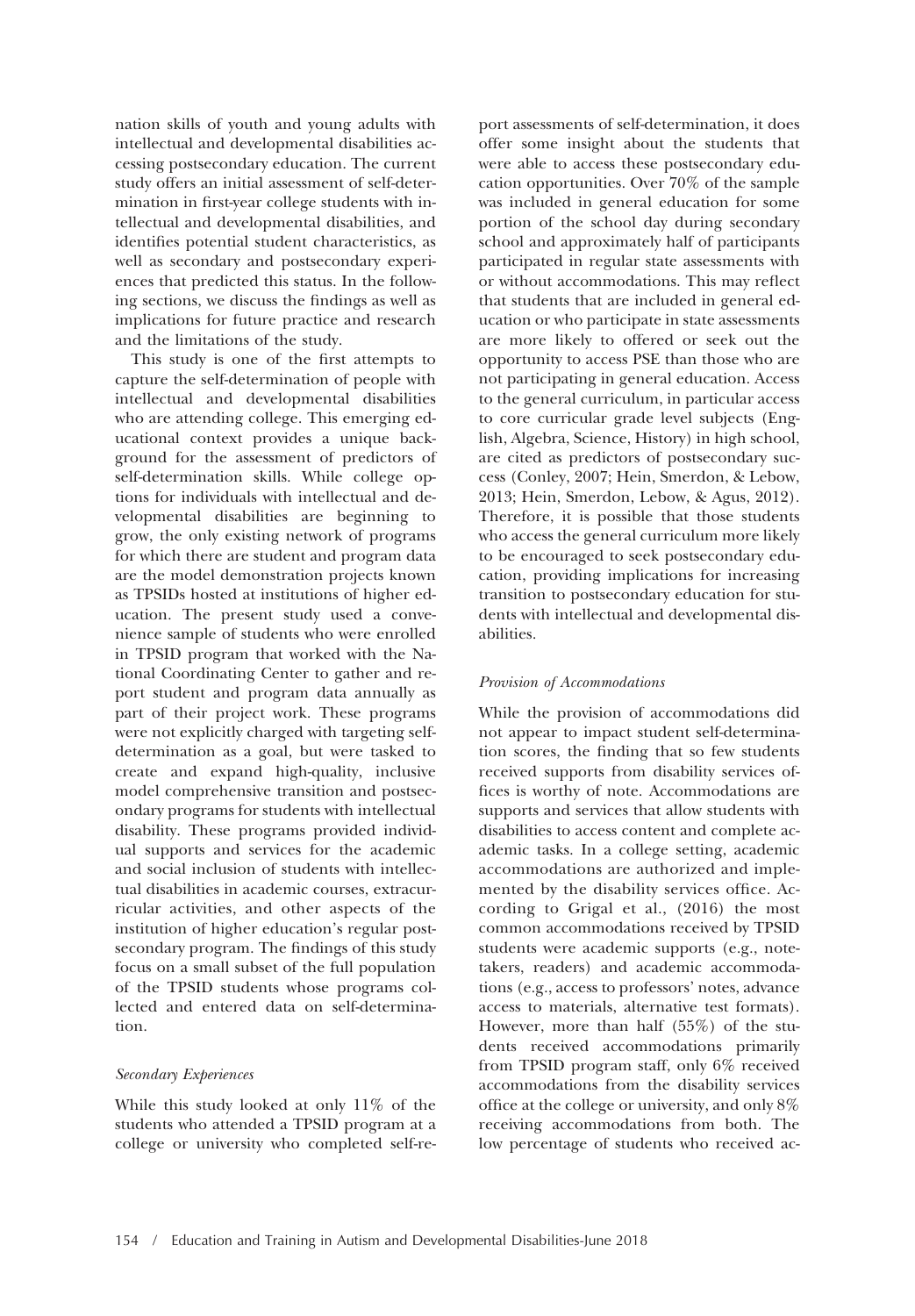commodations from the disability services office has implications related to self-determinaton. Typically, in order to receive an accommodation in college, students with disabilities are required to "self-identify" at the disability services office and provide documentation supporting their needs for academic accommodations (Madaus, 2010). This process involves self-knowledge (knowing that you need accommodations) and self-advocacy (being able to articulate that need), as well as goalsetting, problem-solving, and autonomy. Each step in this process includes a signifier of selfdetermined behavior. If students with intellectual and developmental disabilities are receiving accommodations and supports directly from TPSID program personnel instead of from the university's office of disability services, they are systematically removed from an opportunity to better understand and articulate their support needs. Subsequently, the lack of opportunities could result in reduced opportunities to practice or advance skills that support self-determined behavior.

## *Student Self-Determination Status*

The self-determination of students with intellectual and developmental disabilities was measured with the *The Arc's Self-Determination Scale – Postsecondary Version* (SDS-PV; Wehmeyer et al., 2014) in this study. The SDS-PV is a modified version of the short form of *The Arc's Self-Determination Scale* (Wehmeyer & Kelchner, 1995), originally developed for adults with intellectual disability. The mean scores of the present sample were around the midpoint of scores obtained with young adults with intellectual and developmental disabilities when the SDS-PV was developed (Wehmeyer et al., 2014), suggesting that this sample was scoring around the average of students with intellectual and developmental disabilities in postsecondary programs. Perhaps because the present sample was comprised of students during the first year of their postsecondary program, this suggests that this sample has potential to grow and develop in their self-determination, if opportunities are provided throughout the postsecondary education program. The SDS-PV can be utilized as a baseline and growth measurement tool when administered to students at the beginning and end of the year, over the course of the program. Such information could be utilized to individualize instruction and evaluate program or instructional components. Using the SDS-PV as part of data collection would enable postsecondary education programs could assess student gains within the specific subscales of and overall self-determination following implementation of an intervention intended to enhance student self-determination, and over the course of a PSE program.

To engage in specific instruction to enhance self-determination skills in the postsecondary setting, including autonomy, selfregulation, psychological empowerment and self-regulation, The Self-Determined Learning Model of Instruction (SDLMI; Wehmeyer, Palmer, Agran, Mithaug, & Martin, 2000) can be utilized. The SDLMI is a a multi-component intervention, that can be used by a facilitator (e.g., teacher, direct support staff, disability support staff) to teach students to selfdirect learning by engaging in a self-regulated problem-solving process. The SDLMI focuses on teaching young people to (a) set goals, (b) develop action plans to achieve those goals, and (c) evaluate progress toward the identified goals (Lee, Wehmeyer, & Shogren, 2015). Researchers have established the efficacy of the SDLMI in the secondary school context, enhancing student self-determination, goal attainment, and postsecondary outcomes (Shogren, Palmer, Wehmeyer, Williams-Diehm, & Little, 2012; Shogren, Wehmeyer, Palmer, Rifenbark, & Little, 2015; Wehmeyer et al., 2012). And, preliminary evidence exists on the benefits of the SDLMI in the college context, with researchers finding that when students with disabilities were taught to use the SDLMI they were able to make progress on self-selected postsecondary education program goals (Finn, Getzel, & McManus, 2008). Explicitly teaching goal setting and problem solving skills has the potential to enable students with intellectual and developmental disabilities in the college context to build selfdetermination and promote engagement in learning in the college context.

## *Implications for Future Practice*

This study suggests that self-determination can be assessed and used to understand the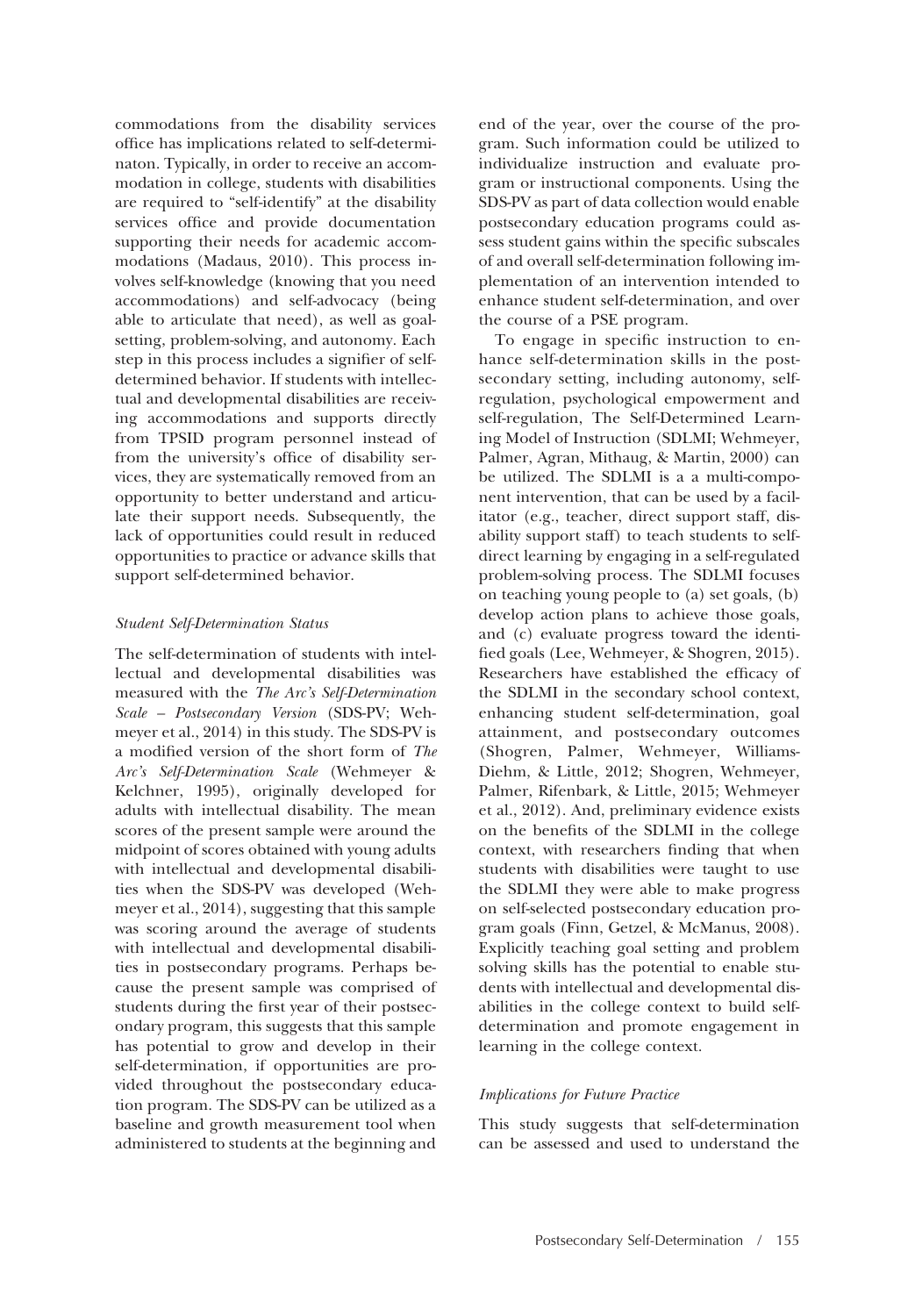impact of personal and program characteristics in postsecondary education programs for students with intellectual and developmental disabilities. One of the issues in assessing self determination in a college setting is translating the assessment data into practices and language within the higher education context. In some cases, this may involve translating the concepts and constructs of self-determination and how it is manifested for people with disabilities into conccepts and constructs used by and for typical college students. One potential framework that could assist in making selfdetermination assessment data more relevant in postsecondary education practice is that of social and emotional learning (SEL).

According to Dymnicki, Sanbolt, and Kidron (2013), SEL involves the processes through which students and adults apply the knowledge, attitudes, and skills necessary to understand and manage emotions, set and achieve positive goals, feel and show empathy for others, establish and maintain positive relationships, and make responsible decisions. Five core competencies including self-awareness, self-management, social awareness, relationships skills, and responsible decision-making (Collaborative for Academic Social and Emotional Learning [CASEL], n.d.). While there is not a one-to-one correspondence between the subscales of autonomy, self-regulation, psychological empowerment, and selfrealization in *The Arc's Self-Determination Scale – Postsecondary Version*, and Dymnicki et al. (2013) five competencies, it is worth exploring how they relate to each other and their potential to assist in communicating practical strategies from assessement data into language and practices that reflect the college context.

A positive and very affirming finding from this study was that number of social activities students participated in predicted their scores on autonomy, self-realization, and overall selfdetermination. With the addition of one activity and its significant increase on self-determination score, it may be valid to assert that participating in social activities not only enhances the knowledge that students hold of themselves (self-awareness) and what they enjoy (self-realization) but also helps to enhance choice and access to preferred activities (autonomy).

The Think College Standards for Inclusive Higher Education (Grigal, Hart, & Weir, 2012b) provide some guidance related to expanding campus engagement. The standards suggest that to facilitate campus membership for students with intellectual disabilities, programs should provide access to and support for participation in existing social organizations, facilities, and technology, including:

- Campus programs, such as clubs and organizations, community service, religious life, student government, Greek system, co-curricular experiences, service learning, study abroad, student sports and entertainment events, recreational facilities and programs, etc.
- Residence life facilities and activities, including, when desired, the off-campus housing office.
- Technology for social communication, including email, texting, cell phone, Facebook, Twitter, Skype.
- Social activities facilitated by students without disabilities, who serve as natural supports.

Further research is needed on effective strategies to create inclusive social activities on college campuses (Westling, Kelley, Cain, & Prohn, 2013) and necessary supports for reciprocal relationship development (Eisenman, Farley-Ripple, Culnane, & Freedman, 2013; Nasr & Cranston-Gingras, 2015). Given the impact of social engagement on students' self-determination status, college and university professionals supporting inclusive higher education programs should continually assess how to create or expand these types of campus membership activities for students with intellectual and developmental disabilities.

# *Implications for Future Research*

As mentioned previously, future research is needed that more fully explores the experiences of students with intellectual and developmental disabilities in postsecondary education programs and the factors that influence those experiences (Grigal et al., 2012a). For example, a slight majority of the sample received accommodations to support program participation that were specialized and deliv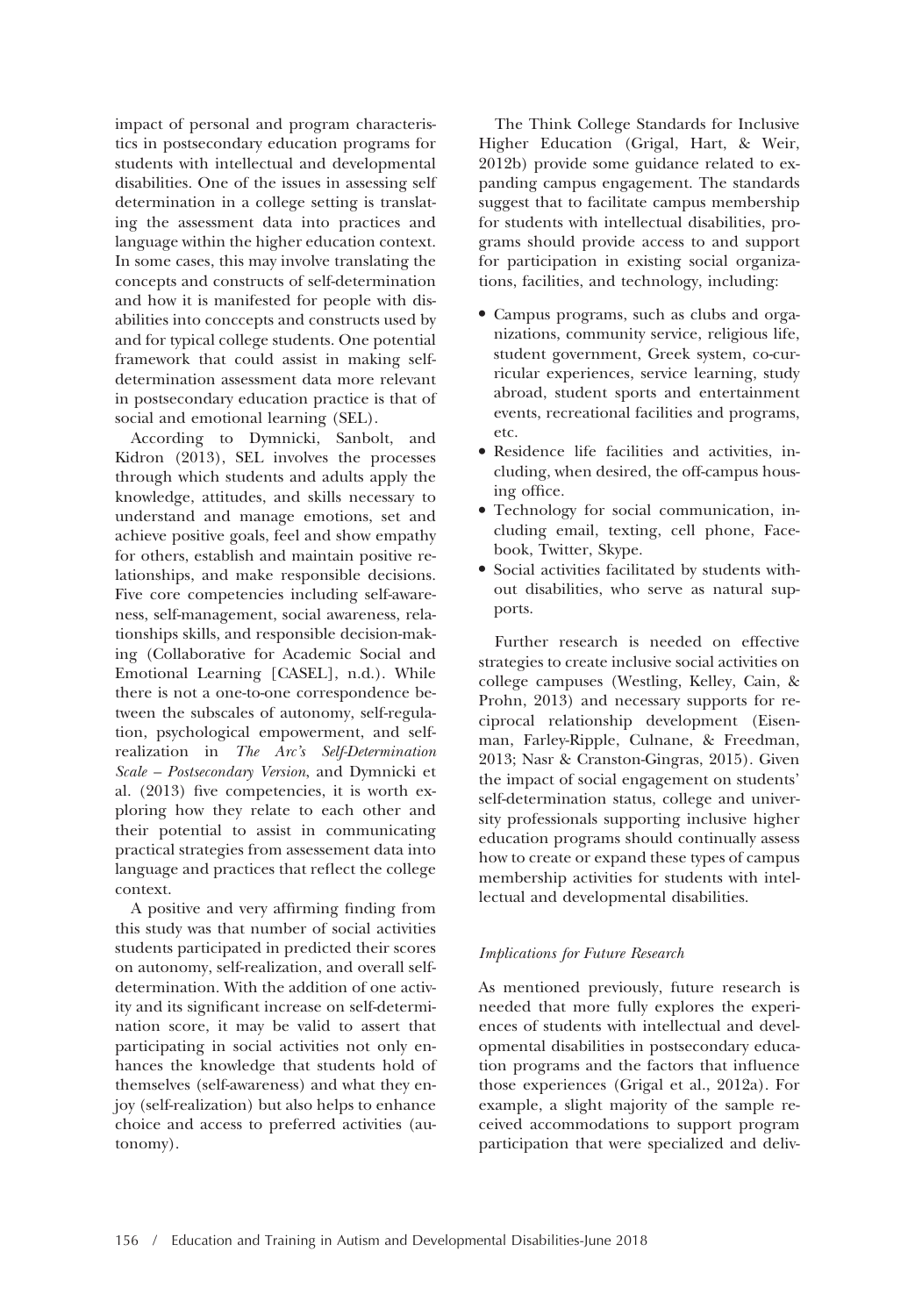ered by the program. A much smaller group of students received accommodations from broader resources on the college or university campus, such as offices for students with disabilities, or accommodations from both the program and college or university resources. However, where accommodations were received from did not predict self-determination status (although the low numbers that received accommodations from sources other than the program may have influenced our ability to detect differences); however, this suggests, in combination with findings that the majority of students lived at home and participated in a relatively limited number of social interactions, that ongoing research is needed to evaluate strategies that enhance the degree to which students with intellectual and developmental disabilities are viewed as members of the campus community, who access and participate in campus resources and activities as all other students do (Grigal et al., 2012b).

Additionally, although differences were not found in self-determination based on accommodations received or living arrangements, the number of social activities predicted autonomy, self-realization, and overall self-determination. Given these results, it is uncumbent on researchers to further examine effective strategies to create inclusive social activities on college campuses (Westling et al., 2013) and the necessary supports in promoting reciprocal relationship development (Eisenman et al., 2013; Nasr & Cranston-Gingras, 2015). These findings are consistent with research that suggests there is a strong and positive impact of social activities and relationship on self-determination and quality of life outcomes in adolescents and young adults with disabilities (Nota, Ferrari, Soresi, & Wehmeyer, 2007; Walker et al., 2011).

Research is also needed on the personal characteristics that influence self-determination and how to create supports that are sensitive to the influences of cultural identity (Shogren, 2011), as well as the secondary school experiences that influence self-determination in postsecondary education environments. Research has typically explored selfdetermination status in secondary school and its impact on outcomes, not the impact of secondary school experiences on self-determination when students are completing their first year of a postsecondary education program. In this study, the participation and type of participation in state-wide assessments in secondary school had the most significant relationship with self-determination in a student's first year of postsecondary education. Participants who took the alternative assessment scored higher on autonomy, but lower in self-regulation than students who took the regular state assessment with or without accommodations. And, when the participation in state-wide assessments was waived, the same pattern emerged.

Decisions regarding participation in state assessments are made by Individualized Education Program (IEP) teams, and are likely related to disability-specific characteristics, although other factors likely influence decisions as well. However, the differential results for autonomy and self-regulation suggest the need for more research. There has been limited work examining the self-regulation subscale that is included on the SDS-PV as well as the adolescent version of the SDS as other large scale studies, such as the National Longitudinal Transition Study-2, excluded these items from data collection as they require open-ended responses made by students to be scored (Shogren, Kennedy, Dowsett, & Little, 2014). Therefore, these findings provide important insight into potential differences associated with self-regulation that should be further examined, particularly as differences in self-regulation scores were also found based on personal characteristics with students identified as Hispanic/Latino reporting lower selfregulation scores.

# *Limitations*

The present analyses drew on a subset of the secondary data collected by the NCC to document the experiences of students with intellectual and developmental disabilities in TPSID programs. However, the dataset is not representative of all postsecondary education programs or all students with intellectual and developmental disabilities enrolled in postsecondary education, and provides access to a small sample of programs who have opted to participate in data collection on self-determination and who have been awarded a TPSID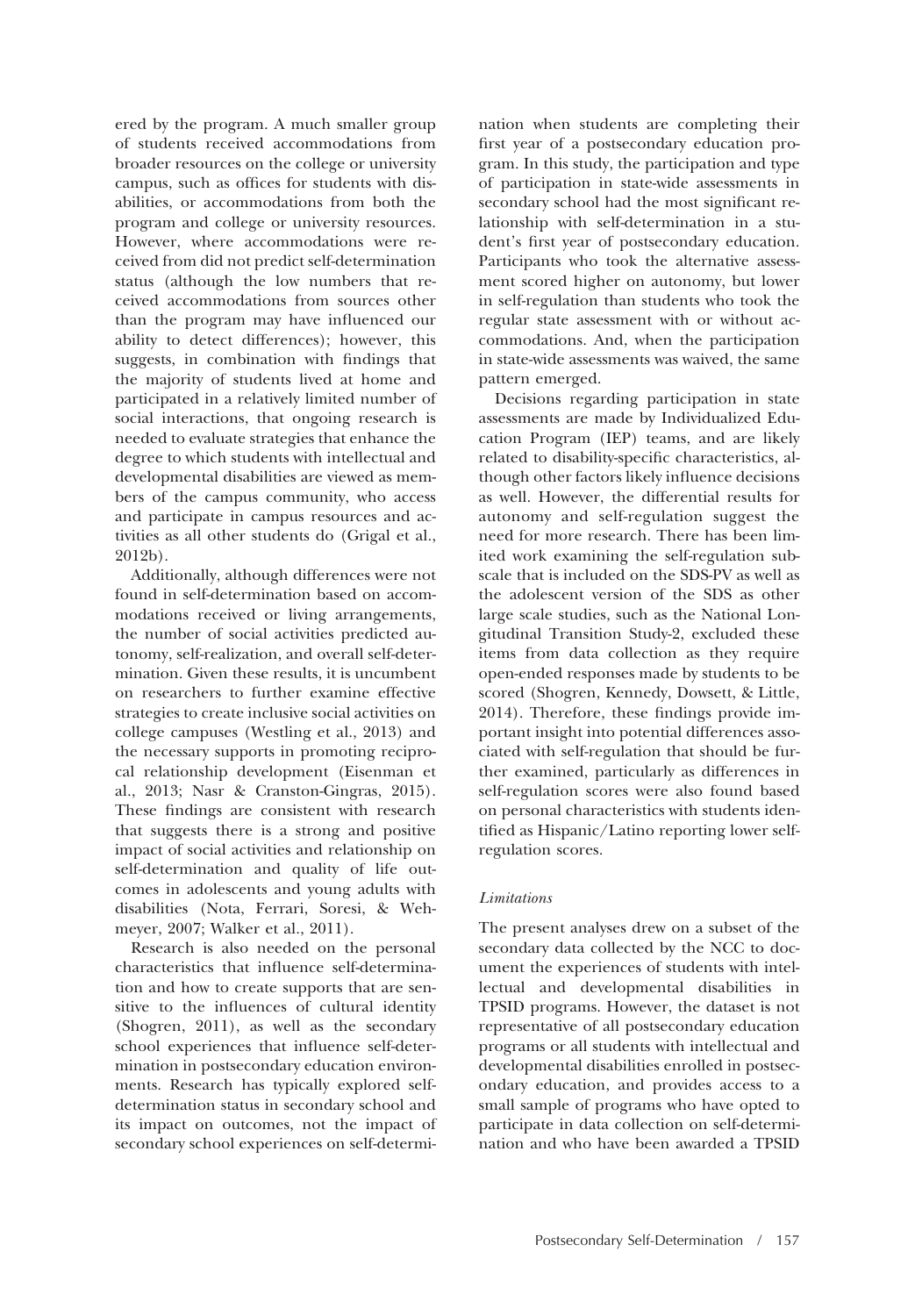model demonstration project. Further, the large amount of blocks of missing data (e.g., complete missingness on secondary or postsecondary experience variables) limits the sample size, as well as suggests that there may be systematic issues encountered in collecting data within programs that must be considered when interpreting the findings and characteristics of the sample for which there is complete data. Relatedly, the data were not independently verified for accuracy or for adherence to administration protocols for the SDS-PV, and because of the limited use of the SDS-PV in previous research, average scores to compare the scores from the present sample do not exist. Further, the limitations of the data (e.g., data only available for analysis on students who were included for some part of the day in general education or not included at all), limit the ability to develop a more nuanced understanding of the factors that influence outcomes. Finally, the small sample size precluded more complex analyses, including analyses of the interactive effects of secondary and postsecondary experiences. However, despite these limitations, the findings provide insights that have implications for future research and practice related to supporting selfdetermination in students with intellectual and developmental disabilities in postsecondary education.

## **References**

- Brown, T. A. (2006). *Confirmatory factor analysis for applied research*. New York: Guilford Press.
- Collaborative for Academic Social and Emotional Learning [CASEL]. (n.d.). *What is SEL?* Retrieved from [http://casel.org/why-it-matters/what-is-sel/.](http://casel.org/why-it-matters/what-is-sel/)
- Conley, D. T. (2007). *Redefining college readiness*. Eugene, OR: Educational Policy Improvement Center.
- Dymnicki, A., Sambolt, M., & Kidron, Y. (2013). *Improving college and career readiness by incorporating social and emotional learning*. Washington, DC: American Institutes for Research.
- Eisenman, L. T., Farley-Ripple, E., Culnane, M., & Freedman, B. (2013). Rethinking social network assessment for students with intellectual disabilities (ID) in postsecondary education. *Journal of Postsecondary Education and Disability, 26,* 367–384.
- Enders, C. K. (2010). *Applied missing data analysis*. New York: Guilford Press.
- Field, S., Sarver, M. D., & Shaw, S. F. (2003). Selfdetermination: A key to success in postsecondary education for students with learning disabilities.

*Remedial and Special Education, 24,* 339 –349. doi: 10.1177/07419325030240060501

- Finn, D., Getzel, E. E., & McManus, S. (2008). Adapting the self-determined learning model for instruction of college students with disabilities. *Career Development and Transition for Exceptional Individuals, 31,* 85– 89.
- Grigal, M., Hart, D., & Migliore, A. (2011). Comparing the transition planning, postsecondary education, and employment outcomes of students with intellectual and other disabilities. *Career Development for Exceptional Individuals, 34,* 4 –17. doi: 10.1177/0885728811399091
- Grigal, M., Hart, D., Smith, F. A., Domin, D., & Weir, C. (2016). *Think College National Coordinating Center: Annual report on the transition and postsecondary programs for students with intellectual disabilities (2013–2014*). Boston, MA: University of Massachusetts Boston, Institute for Community Inclusion.
- Grigal, M., Hart, D., & Weir, C. (2012a). A survey of postsecondary education programs for students with intellectual disabilities in the United States. *Journal of Policy and Practice in Intellectual Disabilities, 9,* 223–233. doi:10.1111/jppi.12012
- Grigal, M., Hart, D., & Weir, C. (2012b). *Think college standards quality indicators, and benchmarks for inclusive higher education*. Retrieved from Boston, MA: University of Massachusetts Boston, Institute for Community Inclusion.
- Hart, D., Grigal, M., & Weir, C. (2010). Expanding the paradigm: Postsecondary education options for individuals with autism spectrum disorder and intellectual disabilities. *Focus on Autism and Other Developmental Disabilities, 25,* 134 –150. doi:10. 1177/1088357610373759
- Hein, V., Smerdon, B., & Lebow, M. (2013). *Predictors of postsecondary success: College and Career Readiness and Success Center*. Washington, DC: American Institutes for Research.
- Hein, V., Smerdon, B., Lebow, M., & Agus, J. (2012). *Goals and expectations for college and career readiness: What should students know and be able to do?* Washington, DC: American Institutes for Research.
- Kline, R. B. (2011). *Principles and practice of structural equation modeling*. New York, NY: Guilford Press.
- Lee, S. H., Wehmeyer, M. L., & Shogren, K. A. (2015). Effect of instruction with the Self-determined Learning Model of Instruction on students with disabilities: A meta-analysis. *Education and Training in Autism and Developmental Disabilities, 50,* 237–247.
- Madaus, J. W. (2010). Let's be reasonable: Accommodations at the college level. In S. F. Shaw, J. W. Madaus, & L. C. Dukes (Eds.), *Preparing students with disabilities for college success: A practice guide*